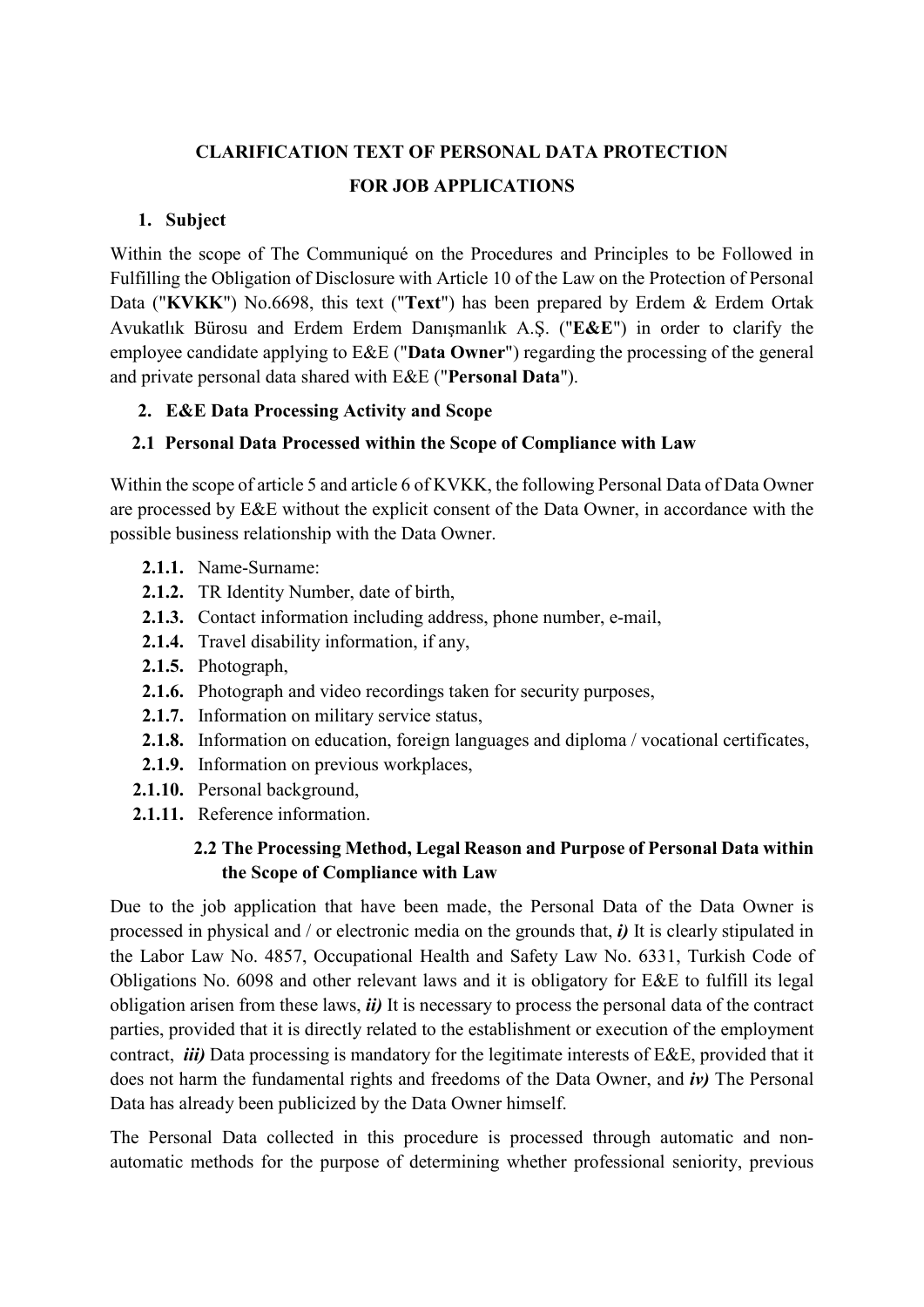education and knowledge & experience gained in workplaces, previous positions worked and rights are suit for the position and/or open positions applied to; in terms of determining the suitability of professional seniority, previous education, knowledge and experience in workplaces, past positions and rights to our position and / or open positions applied to, evaluating the coherency of corporate culture and customs with current working habits and professional expectations, making assessments on personal characteristics in terms of y adaptation to the work and ensuring workplace and business process security, determining the appropriate wage scale for the task, conducting communication activities, conducting human resources recruitment processes and ensuring physical space security, provided that these purposes are part of a data recording system.

# **2.3 Transfer of Personal Data Domestically Within the Scope of Legal Compliance**

E&E transfers the Personal Data of the Data Owner within the scope of the above-mentioned reasons for compliance with the law and data processing purposes to domestically resident; courts, law enforcement agencies, judicial authorities and authorized private and public institutions and organizations required by the relationship between the parties.

# **2.4 Personal Data subject to the Data Owner's Explicit Consent, Processing Method and Purpose**

*In the presence of the Data Owner's explicit consent*, during the job application process, E&E processes the following Personal Data in physical and / or electronic media, through automatic and non-automatic methods for the purposes listed below;

| <b>Personal Data</b>                                                                                                                                                                                                                                                                                                                                                                                                                    | <b>Processing Purpose</b>                                                                                     |
|-----------------------------------------------------------------------------------------------------------------------------------------------------------------------------------------------------------------------------------------------------------------------------------------------------------------------------------------------------------------------------------------------------------------------------------------|---------------------------------------------------------------------------------------------------------------|
| Name surname<br>TR Identity Number, date of birth,<br>Contact information including address, phone<br>number, e-mail,<br>Disability information,<br>Travel disability information, if any,<br>Information on military service status,<br>Photograph,<br>Information on education, foreign languages and<br>diploma / vocational certificates,<br>- Information on previous workplaces,<br>Personal background,<br>Reference information | Meeting the workforce need<br>that will arise in the future<br>through the personnel candidate<br>pool system |
| <b>Miscellaneous</b><br>information<br>on<br>convictions and security measures, including<br>criminal records.                                                                                                                                                                                                                                                                                                                          | criminal Ensuring occupational health<br>and safety                                                           |

### **2.5 Transfer of Personal Data Subject to Explicit Consent Within the Country**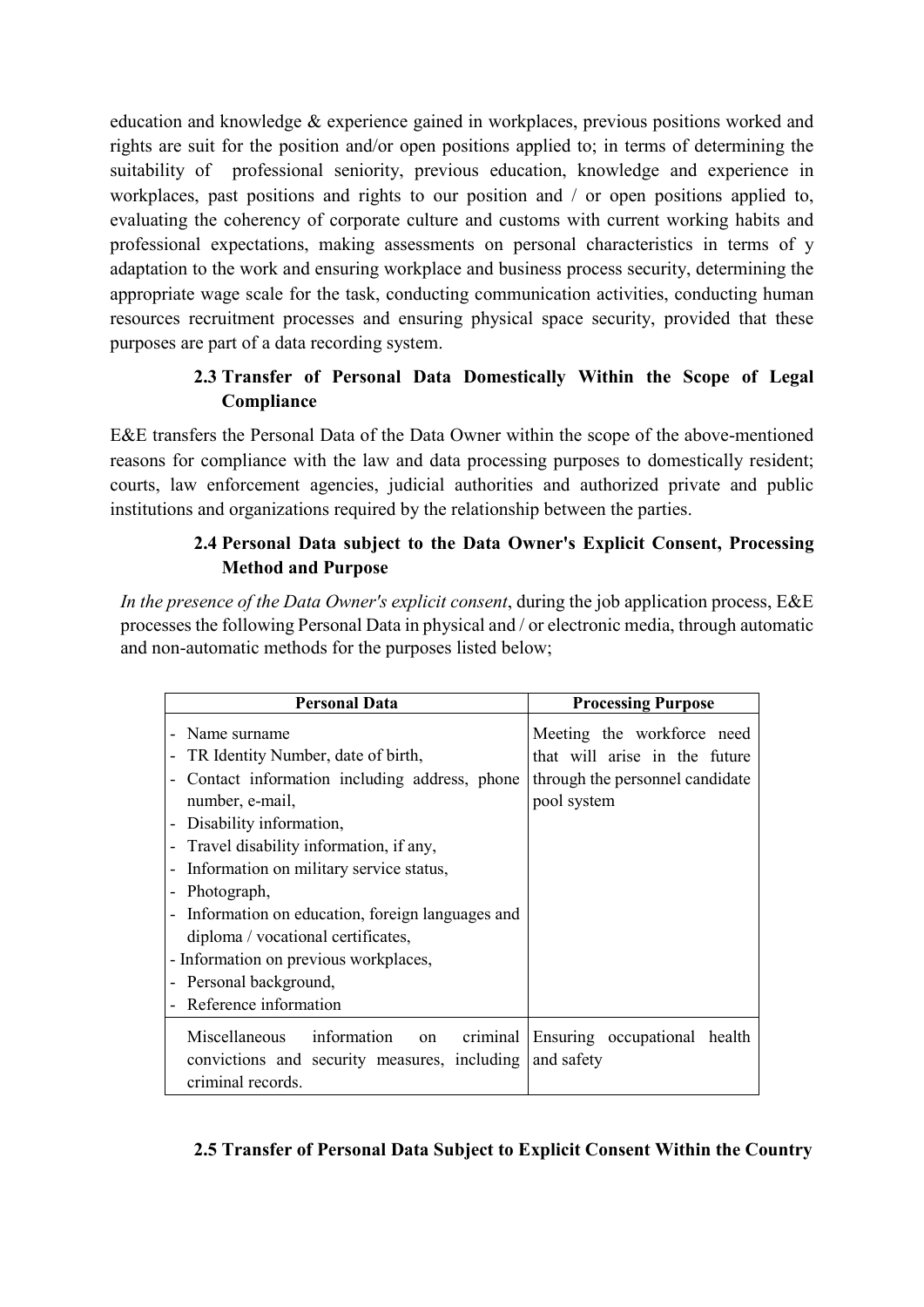E&E does not transfer the Personal Data specified in the article 2.4 of this Text to any third parties located in Turkey.

# **3. Data Transfer Abroad**

Due to the fact that the databases of E&E's e-mail (Microsoft Outlook) and online meeting service (Zoom or Microsoft Teams) providers are located abroad; while communicating via email or holding an online meeting with E&E, the personal data of the Data Owner which are specified in Articles 2.1 and 2.4 of are kept abroad. Apart from this, the Personal Data of the Data Owner is not shared with any third party abroad.

# **4. Duration of Processing Personal Data**

E&E stores the personal data which is processed in an accurate and up-to-date manner within the current technological methods, limited to the time required by the data processing purpose 5 (five) years and / or in accordance with the legal retention periods. E&E shall delete, destroy or anonymize the personal data ex officio or upon the request of the Data Owner, in the event that the purposes for processing are eliminated and / or the legal retention periods expire.

# **5. The Rights of Data Owner**

Within the scope of Article 11 of KVKK, the Data Owner has the rights of *i)* ascertaining whether any personal data is processed or not; *ii)* requesting information related to the processed personal data, if processed; *iii)* ascertaining the purpose of processing personal data, and whether this data is used in compliance with the(se) purpose(s); *iv*) identifying third parties to whom the personal data is transferred within the country or abroad; *v*) requesting rectification if the personal data is processed in an unsatisfactory or inaccurate manner; *vi)* requesting erasure or destruction of the personal data in the event that the purpose(s) requiring the processing of personal data disappear and there is no legal obstacle within the framework of Article 7 of the Law; *vii*) requesting to send notification regarding the correction or deletion / destruction / anonymization to the third parties to whom the personal data had been transferred in case of any correction or deletion / destruction / anonymization; *viii)* objecting to the processing of the personal data, exclusively through automatic means, which results to an unfavorable consequence for the Data Owner and ix) claiming compensation for the damages due to the unlawful processing of the personal data.

In order to exercise the afore-mentioned rights, the Data Owner shall convey the requests in writing, along with the information that will enable identification, to E&E through the following means of communication:

- **a.** via e-mail to [istanbul@erdem-erdem.av.tr](mailto:istanbul@erdem-erdem.av.tr);
- **b.** via mail to the address "*Ferko Signature, Büyükdere Caddesi, No. 175, Kat. 3, 34394 Esentepe - Şişli, İstanbul*".

### **6. Content**